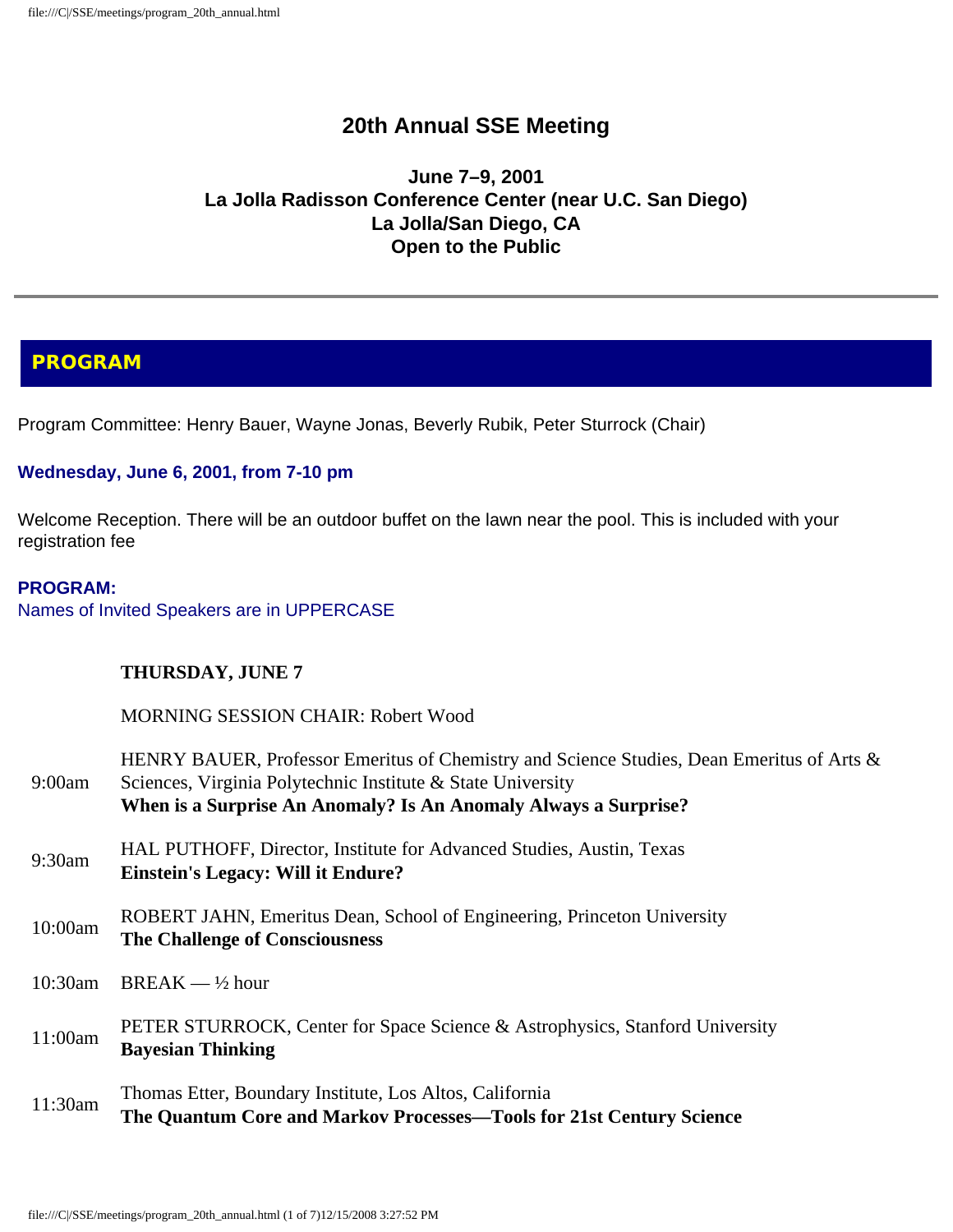file:///C|/SSE/meetings/program\_20th\_annual.html

| 11:45am             | Richard Shoup, President, Boundary Institute, Los Altos, California<br>Anomalies and Constraints-Clairvoyance, Precognition, and PK Without Rewriting Physics?                                                   |
|---------------------|------------------------------------------------------------------------------------------------------------------------------------------------------------------------------------------------------------------|
| 12:00pm             | BRENDA DUNNE, PEAR Lab, Princeton University; SSE Education Officer<br><b>Introduction to the Young Investigators Program</b>                                                                                    |
| $12:05 \text{pm}$   | Ron Gill (Young Investigator), Department of Material Engineering, Technion—Israel Institute of<br>Technology, Haifa, Israel<br><b>Conceptual Foundation For An Alternative Technology</b>                       |
| 12:20 <sub>pm</sub> | Pharis Williams (sponsored by Hal Puthoff), Energetic Materials Research & Testing Center, New<br>Mexico Tech, New Mexico Institute of Mining and Technology<br>The Implications of Mechanical Entropy           |
| $12:35$ pm          | LUNCH $-1\frac{1}{2}$ hours                                                                                                                                                                                      |
|                     | <b>AFTERNOON SESSION CHAIR: Charles Tolbert</b>                                                                                                                                                                  |
| 2:00 <sub>pm</sub>  | RICHARD HAINES, NARCAP, Los Altos, California<br><b>UFO Aircraft Cases</b>                                                                                                                                       |
| 2:00 <sub>pm</sub>  | JACQUES VALLEE, San Francisco, California<br><b>UFOs: Recent Activity in France</b>                                                                                                                              |
| 2:00 <sub>pm</sub>  | ROBERT WOOD, McDonnell-Douglas Corporation (retired), Newport Beach, California<br><b>UFO Document Authentication</b>                                                                                            |
| 3:30 <sub>pm</sub>  | BREAK- $\frac{1}{2}$ hour                                                                                                                                                                                        |
| 4:00 <sub>pm</sub>  | WILLIAM LEVENGOOD, Pinelandia Biophysical Laboratory, Grasslake, Michigan<br><b>Recent Laboratory Findings Regarding Crop Formations</b>                                                                         |
| 4:30 <sub>pm</sub>  | Bernard Haisch, Director, California Institute for Physics & Astrophysics, Palo Alto, California<br>Alfonso Rueda, California State University, Long Beach, California<br>A Quantum Vacuum Basis for Gravitation |
| 4:30 <sub>pm</sub>  | Bryan J. Williams (Young Investigators Program), Department of Psychology, University of New<br>Mexico, Albuquerque, New Mexico<br><b>Toward A General Systems Theory of PSI Phenomena</b>                       |
| $5:00$ pm           | <b>ADJOURN</b>                                                                                                                                                                                                   |
| $6:00 \text{pm}$    | <b>Young Investigators Program Meeting</b>                                                                                                                                                                       |
|                     | <b>FRIDAY, JUNE 8</b>                                                                                                                                                                                            |
|                     | <b>MORNING SESSION CHAIR: Richard Blasband</b>                                                                                                                                                                   |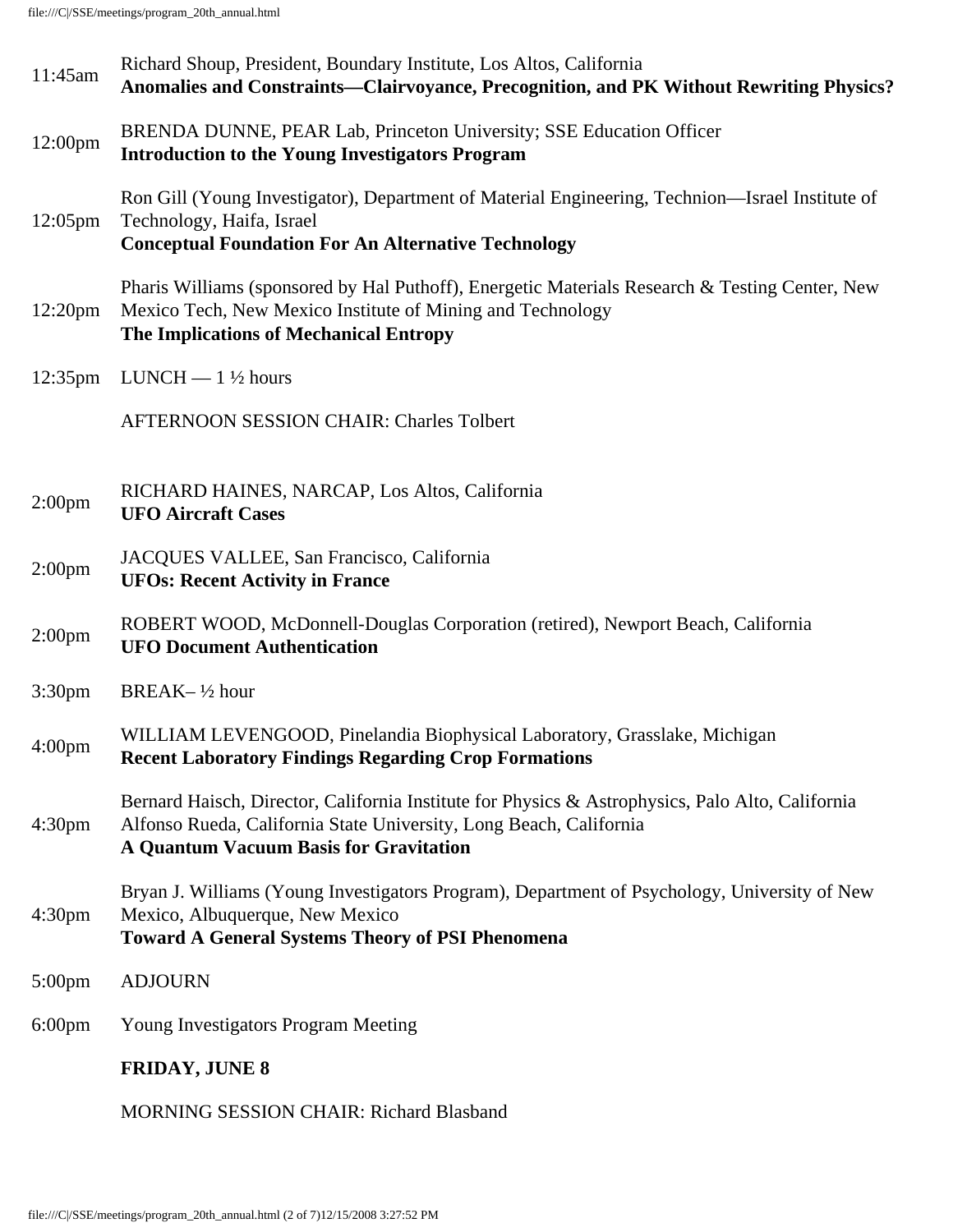file:///C|/SSE/meetings/program\_20th\_annual.html

| 8:30am             | Jim DeMeo, Director, Orgone Biophysical Laboratory, Greensprings, Oregon<br><b>Wilhelm Reich's Atmospheric Research: Empirical Confirmations</b>                                                                                                                                                                                                                           |
|--------------------|----------------------------------------------------------------------------------------------------------------------------------------------------------------------------------------------------------------------------------------------------------------------------------------------------------------------------------------------------------------------------|
| 8:45am             | York Dobyns, PEAR Laboratory, Princeton University, New Jersey<br><b>Experimental Results From the Trapholt Installation</b>                                                                                                                                                                                                                                               |
| 9:00am             | Dean Radin, Boundary Institute, Los Altos, California<br>Design and Preliminary Results of Three On-Line PSI Experiments                                                                                                                                                                                                                                                   |
| 9:15am             | Roger Nelson, PEAR Laboratory, Princeton University, New Jersey<br>Dean Radin, Institute of Noetic Sciences, Petaluma, California<br><b>Strong Evidence for Weak Mind-Matter Interactions: 40 Years of Experiments</b>                                                                                                                                                     |
| 9:30am             | ELIZABETH TARG, Director of Research, Complementary Medicine Research Institute, California<br>Pacific Medical Center, San Francisco, California<br><b>Prayer and Distant Healing</b>                                                                                                                                                                                      |
| 10:00am            | JOIE P. JONES, Professor of Radiology, University of California, Irvine<br>D.P. O'Hara and K. Elrod, University of California, Irvine<br>Quantitative Evaluation of Pranic Healing Using Radiation and Cells in Culture                                                                                                                                                    |
| 10:30am            | $BREAK - \frac{1}{2} hour$                                                                                                                                                                                                                                                                                                                                                 |
|                    | <b>PANEL SESSION CHAIR: Gregory Benford</b>                                                                                                                                                                                                                                                                                                                                |
|                    | <b>CREATIVITY PANEL—Moderator: Gregory Benford</b>                                                                                                                                                                                                                                                                                                                         |
| 11:00am            | GREGORY BENFORD, Professor of Physics, University of California Irvine<br>GEOFFREY BURBIDGE, Department of Physics, University of California, San Diego,<br>California<br>NOLAN BUSHNELL, CEO, uWink, Santa Monica, California<br>JOHN ALEXANDER, National Institute for Discovery Science, Las Vegas, NV<br>FEDERICO FAGGIN, Chairman, Synaptics, Santa Clara, California |
| 12:30pm            | ADJOURN FOR THE DAY; LUNCH $-1$ hour (for those going on field trip)                                                                                                                                                                                                                                                                                                       |
|                    | FRIDAY AFTERNOON FIELD TRIP                                                                                                                                                                                                                                                                                                                                                |
| 1:30 <sub>pm</sub> | Coach ride to San Diego waterfront from front of hotel lobby (10 minutes)                                                                                                                                                                                                                                                                                                  |
| 2:00 <sub>pm</sub> | Two-hour Hornblower Cruise on San Diego Bay, Captain's Salon (private room for SSE participants)                                                                                                                                                                                                                                                                           |
| $4:00 \text{pm}$   | Coach ride back to La Jolla Radisson (10 minutes), or stay downtown                                                                                                                                                                                                                                                                                                        |
|                    | <b>SATURDAY, JUNE 9</b>                                                                                                                                                                                                                                                                                                                                                    |
|                    | <b>MORNING SESSION CHAIR: Roger Nelson</b>                                                                                                                                                                                                                                                                                                                                 |
|                    |                                                                                                                                                                                                                                                                                                                                                                            |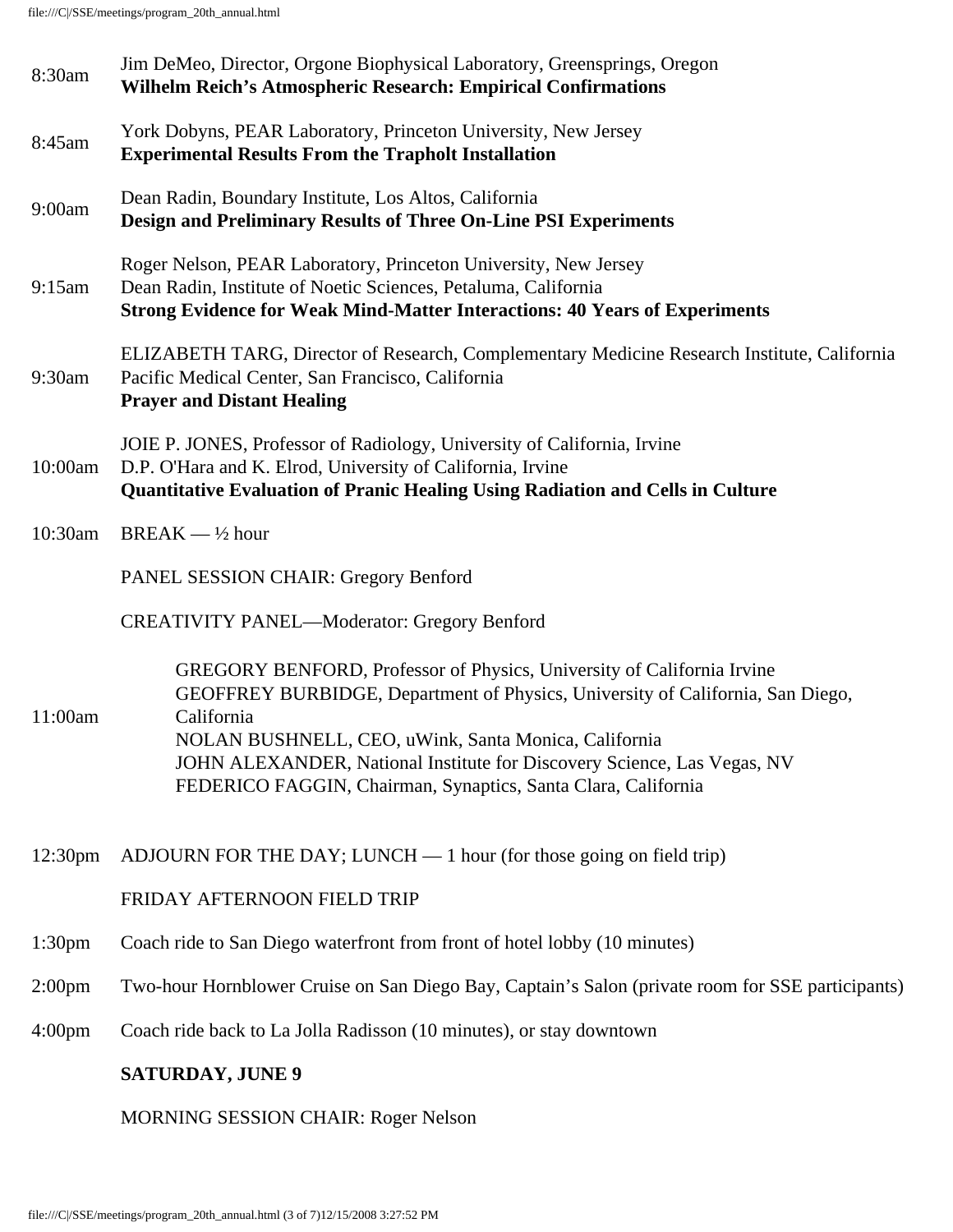| 8:30am              | Mikio Yamamoto, Head, Bio-Emission Laboratory, National Institute of Radiological Sciences, Chiba-<br>shi, Japan<br>Are There Any Anomalous Effect Other Than Suggestion in Qigong?                                                      |
|---------------------|------------------------------------------------------------------------------------------------------------------------------------------------------------------------------------------------------------------------------------------|
| 8:45am              | Hideyuki Kokubo, Editor, Journal of International Society of Life Information Science; Director,<br>Japanese Society for Parapsychology; Chiba-shi, Japan<br><b>Electrodermal Activity (EDA) Changes in Remote Actions On Humans</b>     |
| 9:00am              | Kimiko Kawano, Center for Informatics Sciences, Nippon Medical School, Japan<br><b>Characteristics of EEG Under Anomalous Conditions</b>                                                                                                 |
| 9:15am              | Mami Kido, Professor, Tohoku Gakuin University, Japan<br><b>Measurements of Remote Qi-Gong Effects</b>                                                                                                                                   |
| 9:30am              | WAYNE JONAS, U.S. Uniformed Services Health Services, Bethesda, Maryland<br><b>Overview of Spiritual Healing Research</b>                                                                                                                |
| 10:00am             | BREAK $-$ 1/2 hour                                                                                                                                                                                                                       |
| 10:30am             | BEVERLY RUBIK, President, Institute for Frontier Science, Oakland, California; Professor, Union<br>Institute, San Francisco<br>Measurable Changes in Digital Kirlian Photographs Produced by Alternative Medical<br><b>Interventions</b> |
| 11:00am             | WILLIAM BENGSTON, St. Joseph's College, Long Island, New York<br><b>Curing Cancer in Mice</b>                                                                                                                                            |
| 11:30am             | Richard Blasband, Research Director, Center for Functional Research, Tiburon, California<br>Some Effects of the Orgone Energy Accumulator on Cancer in Mice                                                                              |
| 11:45am             | Caroline Mun (Young Investigators Program), School of Engineering, Rutgers University, New Jersey<br>In Search of the Science in Radionics                                                                                               |
| 12:00 <sub>pm</sub> | Vladimir Gontar, Director, International Group for Scientific & Technological Chaos Studies, Institute<br>for Applied Research, Ben-Gurion University of the Negev, Israel<br><b>Computers As Living Systems</b>                         |
| $12:15 \text{pm}$   | Stanley Krippner, Professor, Saybrook Institute, San Francisco, California<br>A Contemporary Stigmatic in Brazil                                                                                                                         |
| 12:30 <sub>pm</sub> | LUNCH $-1\frac{1}{2}$ hours                                                                                                                                                                                                              |
|                     | AFTERNOON SESSION CHAIR: Wayne Jonas                                                                                                                                                                                                     |
| 2:00 <sub>pm</sub>  | Ion Lisii, National Association of Complementary Therapy, Republic of Moldavia<br><b>Stress and Adaptation Processes: Aspects of Reflexotherapy with Psychic Catalysts</b>                                                               |
| $2:15$ pm           | Manish Vekaria (Young Investigator), California Institute for Human Science, Encinitas, California<br><b>Spectral Characterization of Biophoton Emissions With Intentionality</b>                                                        |
|                     |                                                                                                                                                                                                                                          |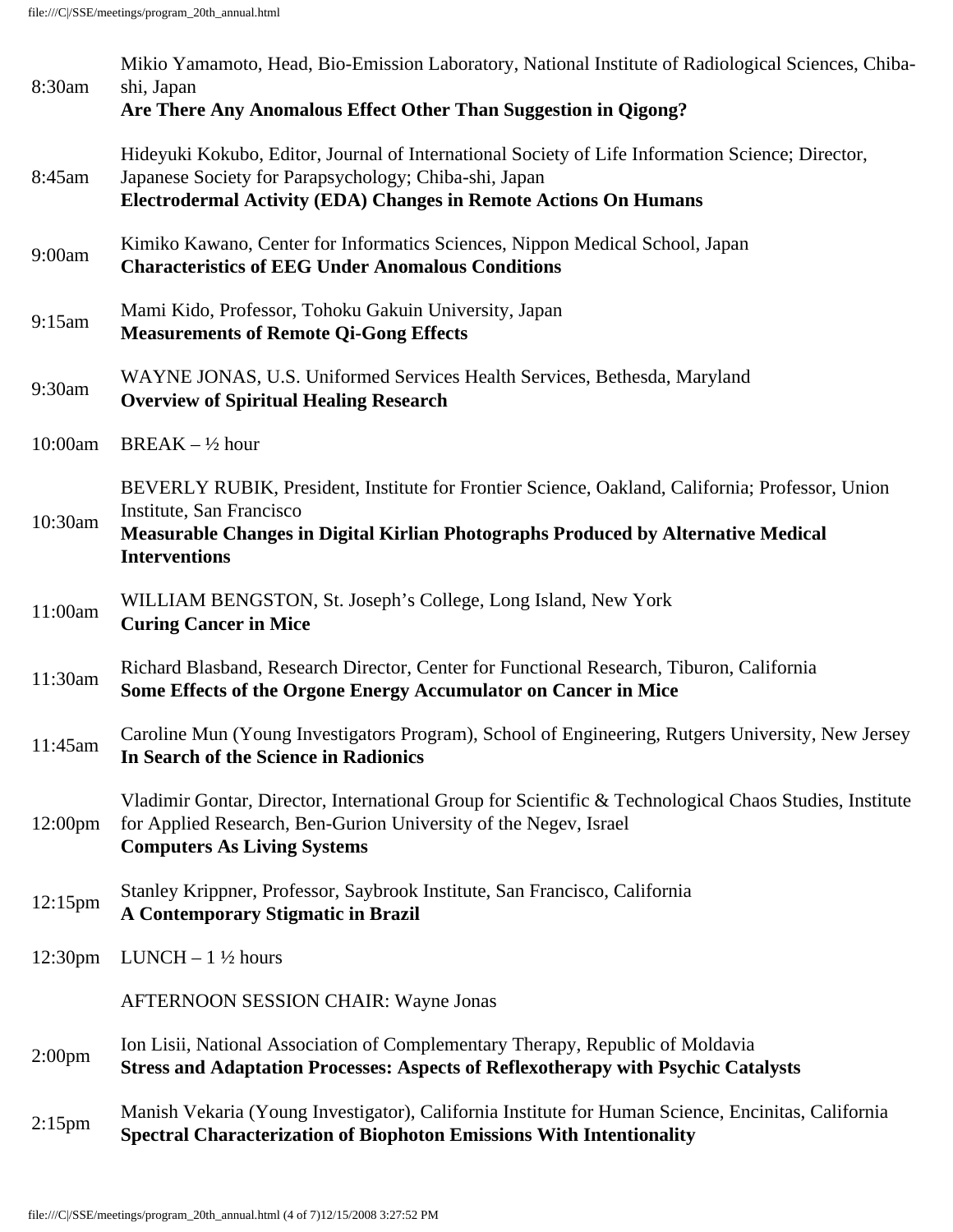| 2:30 <sub>pm</sub> | HANG SOK SO, University of California, Irvine, California JOIE JONES, D. D. Kidney, and T. Kato,<br>University of California, Irvine, California<br><b>Evaluation of Acupuncture Using fMRI Studies and Ultrasonic Imaging</b> |
|--------------------|--------------------------------------------------------------------------------------------------------------------------------------------------------------------------------------------------------------------------------|
| $3:00 \text{pm}$   | MICHAEL KOHANE, Ditron LLC, and Durrance Corporation, Minnesota<br>William Tiller, Stanford University, Stanford, California<br><b>Subtle Energy Detection Via Enzymes and Fruit Flies</b>                                     |
| 3:30 <sub>pm</sub> | $BREAK - \frac{1}{2} hour$                                                                                                                                                                                                     |
| 4:00 <sub>pm</sub> | Peter von Buengner, m-tec AG, Munich, Germany<br><b>Health-Related Applications of Random Event Generators</b>                                                                                                                 |
| $4:15$ pm          | David Swift, Professor of Sociology, University of Hawaii, Honolulu, Hawaii<br>Social Origins and Paradigm Change—Who Wrote Shakespeare's Plays?                                                                               |
| 4:30 <sub>pm</sub> | <b>SSE Business Meeting</b>                                                                                                                                                                                                    |
| $5:00 \text{pm}$   | <b>ADJOURN</b>                                                                                                                                                                                                                 |
|                    | SOCIETY BANQUET WITH ROVING MARIACHI BAND                                                                                                                                                                                      |
| $7:00 \text{pm}$   | <b>CASH BAR</b>                                                                                                                                                                                                                |
| 7:30 <sub>pm</sub> | <b>DINNER</b>                                                                                                                                                                                                                  |
|                    |                                                                                                                                                                                                                                |

9:00pm TOASTS

# **PHOTOS FROM THE MEETING**



SSE Councilors Dr. Thomas Dykstra & Dr. Robert Wood



Past SSE President Peter Sturrock receives award from new SSE President Charles Tolbert



Mariachi Band SSE Banquet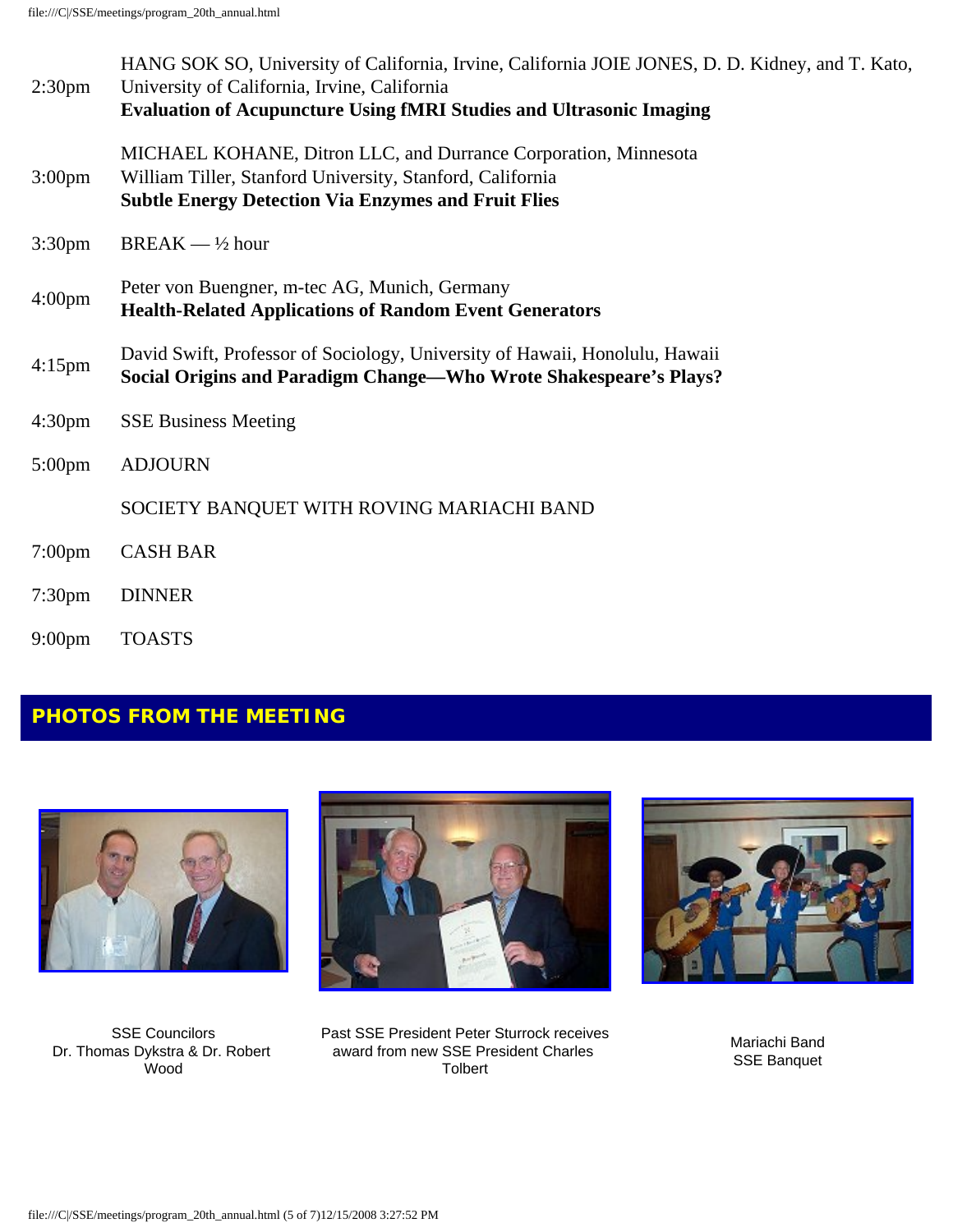





JSE Editor Prof. Henry Bauer

Tom, Alex, Shiva, Marcel Young Investigators Program Prof. Ian Stevenson

# **HOTEL ROOMS & AMENITIES**

**La Jolla Radisson** Reservations: 800-333-3333 Address: 3299 Holiday Court, La Jolla, California 92037



The La Jolla Radisson is a small hotel, where our meeting will probably be the main event. Hotel rooms are in 3 separate buildings separate from lobby, meeting rooms, restaurants. Most rooms have king-sized beds, a few have two queens. Rooms can be shared for no additional cost. All rooms have big screen TVs, VCRs, refrigerators, computer hookups, newspaper, hair dryers, voice mail telephones, coffee makers, iron, etc. The hotel has an outdoor heated pool, outdoor jacuzzi, a garden/lawn/koi pond, exercise room, putting green. An executive services room will have fax, copier, computer, and internet services.

MEETING ROOM: La Jolla Radisson Hotel and Conference Center, 3299 Holiday Court, La Jolla, California 92037. SSE has the First Floor.

## **FIELD TRIP**

San Diego Harbor cruise on Friday afternoon June 8 from 1:30 – 4:30 p.m. There are more than 50 points of interest in the harbor, including military installations, the national landmark Hotel del Coronado, the fishing fleet, etc. The trip is \$25 per person including roundtrip coach bus to the harbor (a 15-20 minute ride each way) and a twohour cruise. We will have our own room on the cruise boat, as well as access to the amenities of the boat as well (bar, snack bar, etc.).

## **SOCIETY BANQUET**

Saturday, June 9, 7-9 p.m. at the LaJolla Radisson. Dinner is \$35 per person and includes wine and entertainment.